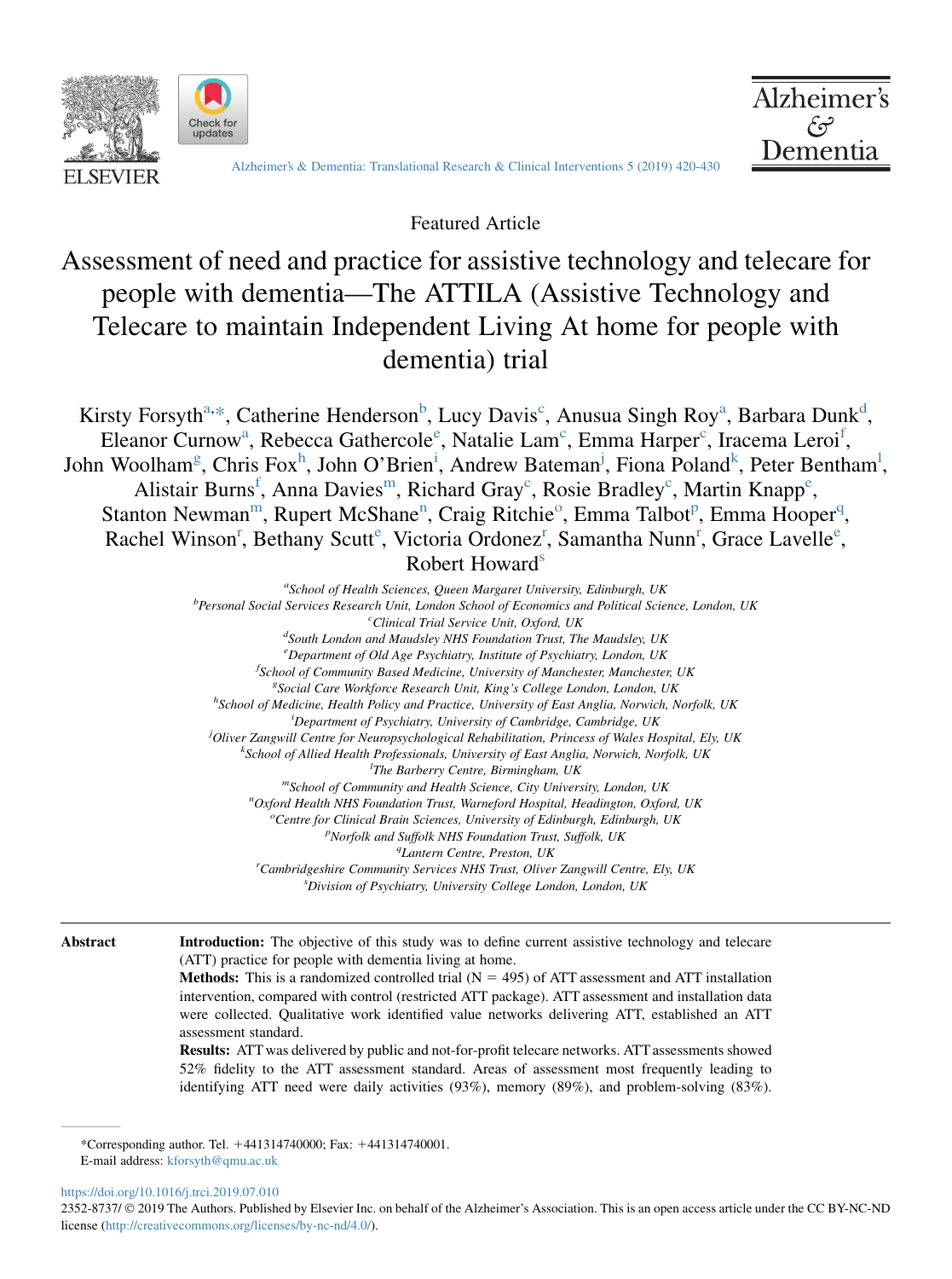ATT needs and recommendations were weakly correlated ( $\tau = 0.242$ ;  $P < .000$ ), with ATT recommendations and installations moderately correlated ( $\tau = -0.470; P < .000$ ). Half (53%) of recommended technology was not installed. Safety concerns motivated 38% of installations. Discussion: Assessment recommendations were routinely disregarded at the point of installation. ATT was commonly recommended for safety and seldom for supporting leisure. 2019 The Authors. Published by Elsevier Inc. on behalf of the Alzheimer's Association. This is an open access article under the CC BY-NC-ND license ([http://creativecommons.org/licenses/by-nc-nd/](http://creativecommons.org/licenses/by-nc-nd/4.0/)  $4.0/$ ).

Keywords: Dementia; Assistive technology; Telecare; ATTILA; Assessment of need; Community-dwelling

# 1. Background

Approximately 46.8 million people are living with dementia worldwide [\[1\]](#page-9-0). As the disease progresses, it can be a challenge for people with dementia to live safely in their own homes [\[2\]](#page-10-0). Assistive technology and telecare (ATT) offer a means of managing the risks facing older people with dementia who wish to remain living independently at home. The first use of electronic ATT in the UK was to provide support for people with dementia and their caregivers [\[3\].](#page-10-0) Within a decade, interest in ATT prompted the development of a Department of Health strategy [\[4\]](#page-10-0) and, increasingly, ATT moved into the mainstream. However, as interest in ATT has increased, the specific focus on its application for those living with dementia has diminished [\[5\].](#page-10-0) Early studies of ATT for dementia highlighted the importance of assessment [\[6\]](#page-10-0) to construct a sufficiently detailed picture of an individual's life to enable assistive technology to meet needs and maximize good outcomes [\[7,8\]](#page-10-0). However, to date, there is scant evidence on the effectiveness of usual ATT provision and associated practices for people with dementia. The Assistive Technology and Telecare to maintain Independent Living At home for people with dementia (ATTILA) trial was a pragmatic randomized controlled trial, comparing outcomes for people with dementia receiving ATT and those receiving equivalent community services but not ATT [\[9\]](#page-10-0).

# 1.1. Aim

A detailed exploration of the intervention under investigation is needed to give insight into the fidelity of the intervention and to allow for replication [\[10\].](#page-10-0)We aimed to provide an investigation of routine ATT practice and the systems in place to deliver ATT for people with dementia.

#### 2. Method

We adhered to the Template for Intervention Description and Replication (TIDieR) [\[11\]](#page-10-0) in describing the components of the ATTILA intervention, in terms of what happened, who was involved, how, where, and when did the intervention happen, how much was provided, and whether it was tailored to participants.

## 2.1. Assistive technology and telecare

The ATT intervention was defined for the purposes of the ATTILA trial as a two-stage process:

- 1. an ATT assessment, with subsequent ATT recommendation(s),
- 2. the installation of ATT devices alongside monitoring services as appropriate.

ATT devices included simple, battery-operated, standalone technologies, and/or telecare, that is, a range of devices and sensors, which communicate and relay messages to an external call center where an appropriate response is arranged. Participants were randomized to receive an ATT assessment followed by either installation of ATT as indicated by the assessment (intervention arm), or an ATT package restricted to only nonmonitored smoke and carbon monoxide detectors and pendant alarm (control arm) [\[9\]](#page-10-0).

#### 2.2. Participants

People with either a diagnosis of dementia (early or late onset) or evidence of cognitive difficulties suggesting presence of dementia were eligible for ATTILA. Those lacking capacity could participate with the consent of a personal consultee. In addition, participants had to meet eligibility criteria for access to social care services, live in an ordinary community dwelling (including sheltered accommodation) and have a working telephone line at home. Exclusions from the study included having already received ATT (excluding smoke, carbon monoxide, or pendant alarms); having previously received ATT and not used it; or having a perceived urgent need for a package of care [\[9\]](#page-10-0).

## 2.3. ATT delivery systems

To describe the delivery systems for ATT deployment, interviews were conducted by C.H. with key informants from local authority operational/commissioning teams and telecare monitoring center managers in the seven sites from which most trial participants were recruited  $(N = 484)$ . Invitations were sent to 21 potential key informants, resulting in 14 interviews covering six sites (no key informants were available for interview in one site) between June and September 2016. Interviews were not recorded but written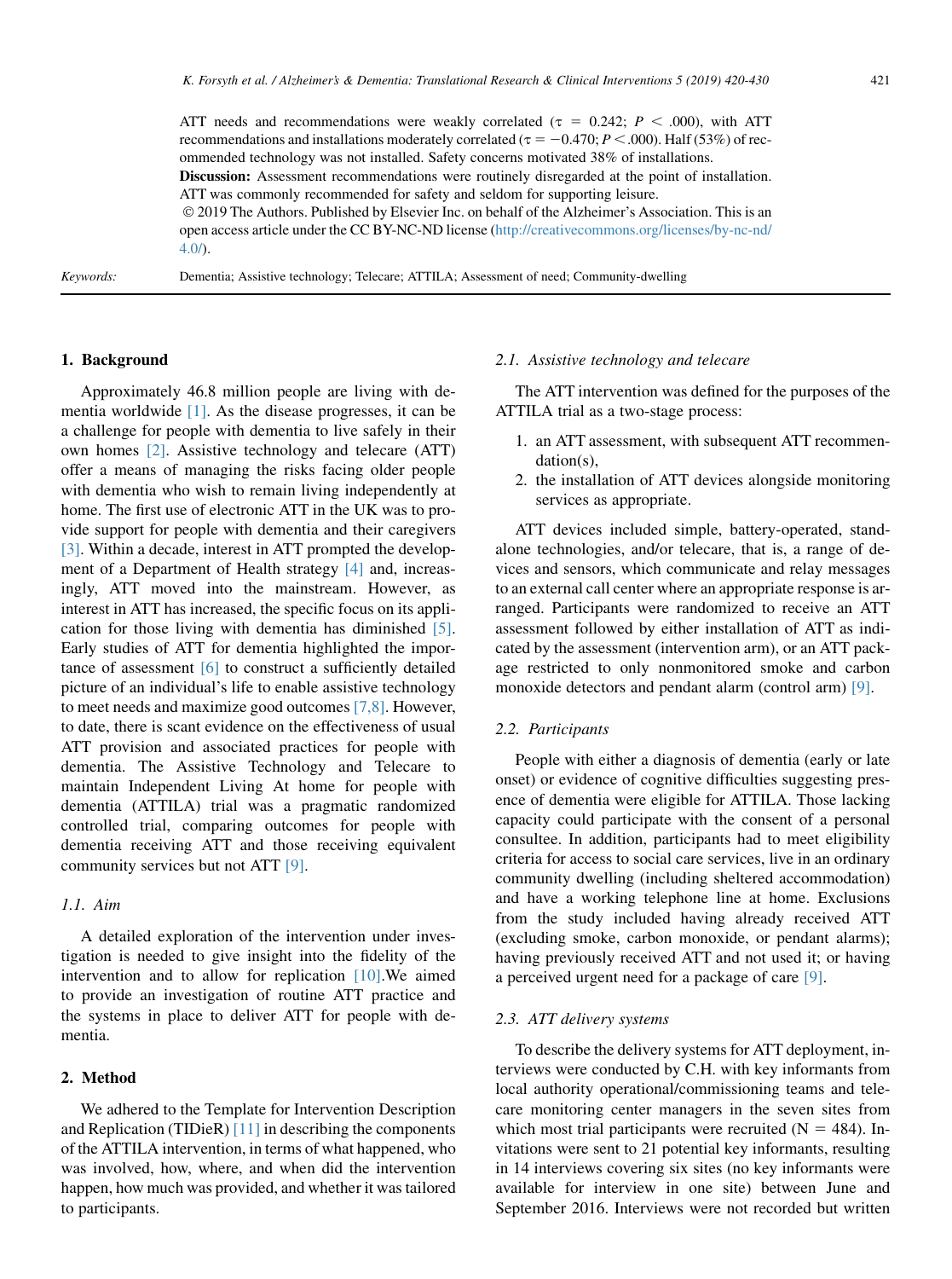notes were taken; interviewees were also asked for supporting documentation that might help to understand the policies and procedures in relation to ATT deployment. Data were also collected on ATT assessment and delivery processes via pro formas completed by local researchers in 2015 and via a follow-up desk-based search in 2017. Data were examined using NVIVO qualitative data analysis software (version 11) by C.H. Data were first structured into five production stages within a framework analysis [\[12\]](#page-10-0): assessment, equipment procurement/ordering, installation, call monitoring, and response to sensor activations. To identify commonalities in local systems for delivering ATT to trial participants, we took an approach based on value network role analysis [\[13,14\].](#page-10-0) Production inputs and processes observed in each site were mapped onto value network frameworks.

## 2.4. Baseline participant characteristics

Local trial researchers collected data on characteristics of participants (age, gender, ethnic background, marital status, living situation [living with another, living alone], and caregivers (ethnic background, marital status, caregiver). They completed Standardized Mini–Mental State Examinations (SMMSE) [\[15\]](#page-10-0) with participants, and rated participants' risk of wandering (low, moderate, high), and safety risk within the home (low, moderate, high).

## 2.5. Local baseline ATT assessments/recommendations

We assumed that Social Services Departments in each ATTILA site had distilled local and national guidelines on best practice in ATT assessment when constructing local assessment templates. To establish a practice standard for ATT assessments in the ATTILA sites, ATT assessment templates and guidance were sourced from each site between August 2013 and August 2016. Sites were asked to resend documentation if there were changes during the lifetime of the study; as a result, two sets of new documentation were submitted. Framework analysis [\[12\]](#page-10-0) to identify common assessment themes across sites was applied to this documentation (by K.F.), using the Model of Human Occupation Screening Tool [\[16\]](#page-10-0). The Model of Human Occupation Screening Tool is designed to detail people's values, insight, interests, routines, communication, cognitive and physical skills, and physical and social environment to gain a detailed picture of an individual's life. The resultant ATT assessment standard consisted of a set of 14 ATT assessment areas (see [Supplementary Materials 1\)](#page-9-0). A four-point scale was developed for each assessment area within the ATT assessment standard, where  $4 =$  no risk when doing daily activity,  $3 =$  mostly risk free when doing daily activity,  $2 =$  some risk when doing daily activity, and  $1 =$  significant multiple risks when doing daily activity. Specific definitions were developed for rating each assessment area (see [Supplementary Materials 2\)](#page-9-0). ATT needs were identified when an assessment area received a rating of 1 (significant multiple risks when doing daily activity) or 2 (some risk when doing daily activity).

Locally completed ATT assessments for each participant were reviewed against the ATT assessment standard to assess whether these addressed the ATT assessment areas identified by the templates across ATTILA sites. Fidelity to this standard was determined by two trial practitioners with experience in dementia care and ATT assessment (K.F., E.C.), who independently classified the content of each locally completed ATT assessment against the ATT assessment standard and assigned risk-ratings. They then reviewed ratings together and resolved discrepancies.

There is no recognized taxonomy of ATT for people with dementia; therefore, a taxonomy was developed in collaboration with Trent Dementia Services Development Centre and the "atdementia" initiative ([www.atdementia.org.uk](http://www.atdementia.org.uk)), an independent online ATT resource. This taxonomy was then developed into two identical Technology Checklist forms (one for recommended ATT and one for installed ATT) which covered the following ATT functions: (1) reminder or prompting devices; (2) devices to support safety; (3) safer walking technologies; (4) communication devices and (5) devices that support meaningful use of leisure time; (6) monitoring and response information. The form also recorded data about which type of assessor had assessed for ATT (ATT assessor, health or social care professional, other), method of assessment (in-person at-home, in-person not-at-home, telephone assessment, using case notes, other), whether ATT was monitored (yes/no), who would respond to ATT alerts (direct to responder or via a call center). Two trial practitioners with experience in dementia care and ATT assessment (K.F., B.D.) collaboratively classified each device recommended within the locally completed ATT needs assessment using the technology checklist (for recommended ATT).

## 2.6. Trial instruments (week 12–104)

Local trial researchers administered the Technology Checklist (for installed ATT) during home visits at weeks 12, 24, 52, and 104.

#### 2.7. Statistical analyses

Categorical data were summarized in percentages and numbers of observations. Correlations between count variables were tested using nonparametric methods (Kendall Tau Rank Correlation Coefficient  $\tau$ ). The Kruskal-Wallis test was used to assess if there were statistically significant differences between multiple groups for outcomes. Freidman's test was used to determine significance of change over time in the count variables. In the case of categorical variables, differences between observed and expected frequencies were tested using Pearson's chi square test for independence, or alternatively Fisher's exact test, when the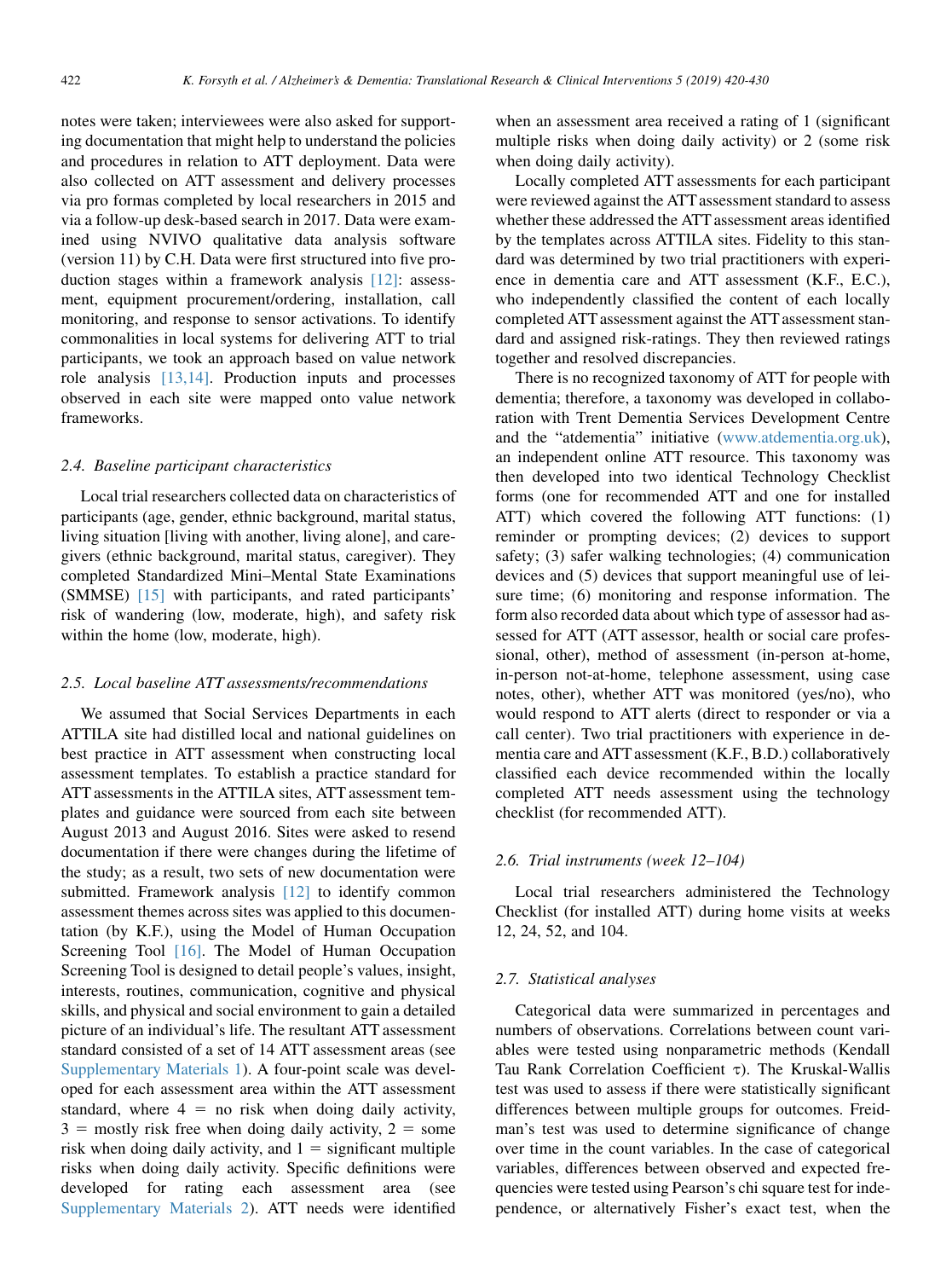<span id="page-3-0"></span>Table 1 Participants' baseline characteristics

| Characteristic                       | Participants, N (%)          |
|--------------------------------------|------------------------------|
| Age                                  |                              |
| $< 65$ years                         | 15/495 (3)                   |
| $65 - 80$ years                      | 182/495 (37)                 |
| $>80$ years                          | 298/495 (60)                 |
| Gender                               |                              |
| Male                                 | 205/495 (41)                 |
| Female                               | 290/495 (59)                 |
| Stage of dementia (SMMSE)            |                              |
| Severe<br>Moderate                   | 59/495 (12)                  |
| Mild                                 | 179/495 (36)<br>126/495 (25) |
| Questionable                         | 51/495 (10)                  |
| No                                   | 0/495(0)                     |
| Incomplete responses                 | 80/495 (16)                  |
| Marital status of the participant    |                              |
| Single (never married)               | 25/495 (5)                   |
| Married                              | 191/495 (39)                 |
| Cohabiting                           | 8/495(2)                     |
| Civil partnership                    | 0/495(0)                     |
| Separated                            | 5/495(1)                     |
| Divorced                             | 22/495 (4)                   |
| Widowed                              | 196/495 (40)                 |
| Blank                                | 17/495 (3)                   |
| Ethnic background of the participant |                              |
| White British                        | 357/495 (72)                 |
| White Irish                          | 10/495(2)                    |
| Other white background               | 13/495 (3)                   |
| Black or black British-Caribbean     | 45/495 (9)                   |
| Black or black British-African       | 10/495(2)                    |
| Other Black Background               | 0/495(0)                     |
| Asian or Asian British—Indian        | 9/495(2)                     |
| Asian or Asian British-Pakistani     | 0/495(0)                     |
| Asian or Asian British-Bangladeshi   | 0/495(0)                     |
| Chinese<br>Other Asian background    | 1/495(0)                     |
| Mixed—white and black Caribbean      | 4/495(1)<br>0/495(0)         |
| Mixed—white and black African        | 0/495(0)                     |
| Mixed—white and Asian                | 1/495(0)                     |
| Other-mixed background               | 4/495(1)                     |
| Other ethnic background              | 6/495(1)                     |
| Blank                                | 4/495 (1)                    |
| Living situation                     |                              |
| Living with other                    | 267/495 (54)                 |
| Living alone                         | 228/495 (46)                 |
| Risk of wandering                    |                              |
| Low                                  | 358/495 (72)                 |
| Moderate                             | 100/495 (20)                 |
| High                                 | 37/495 (7)                   |
| Safety risk within the home          |                              |
| Low                                  | 249/495 (50)                 |
| Moderate                             | 205/495 (41)                 |
| High                                 | 41/495 (8)                   |
| Caregiver age                        |                              |
| $<$ 65 years                         | 223/495 (45)                 |
| $65 - 80$ years                      | 113/495 (23)                 |
| $80 + \text{years}$<br><b>Blank</b>  | 48/495 (10)<br>111/495 (22)  |
| Caregiver details                    |                              |
| Live-in caregiver                    | 240/495 (48)                 |
| Caregiver visits at least once/day   | 122/495 (25)                 |
| Caregiver visits less than once/day  | 133/495 (27)                 |
|                                      | (Continued)                  |

| Table 1                                                     |
|-------------------------------------------------------------|
| Participants' baseline characteristics ( <i>Continued</i> ) |

| Characteristic                           | Participants, N (%) |
|------------------------------------------|---------------------|
| Marital status of the caregiver          |                     |
| Single (never married)                   | 59/495 (12)         |
| Married                                  | 309/495 (62)        |
| Cohabiting                               | 25/495 (5)          |
| Civil partnership                        | 0/495(0)            |
| Separated                                | 4/495(1)            |
| Divorced                                 | 35/495 (7)          |
| Widowed                                  | 10/495 (2)          |
| <b>Blank</b>                             | 22/495 (4)          |
| Relationship of caregiver to participant |                     |
| Wife/husband                             | 160/495 (32)        |
| Partner                                  | 10/495 (2)          |
| Daughter                                 | 153/495 (31)        |
| Son                                      | 84/495 (17)         |
| Daughter in law                          | 10/495 (2)          |
| Son in law                               | 1/495(0)            |
| Sister                                   | 2/495(0)            |
| <b>Brother</b>                           | 2/495(0)            |
| Other relative                           | 26/495 (5)          |
| Neighbor                                 | 5/495(1)            |
| Friend                                   | 7/495(1)            |
| Other                                    | 4/495(1)            |

Abbreviation: SMMSE, Standardized Mini–Mental State Examinations.

assumption of minimum expected cell count in contingency tables was not met [\[17\]](#page-10-0). SMMSE scores were categorized into stages of dementia [\[18\]](#page-10-0) for the purposes of analysis  $(30 = no$  dementia,  $26-29 = questional be$  dementia,  $21-25$  = mild dementia,  $11-20$  = moderate dementia, 0–  $10 =$  severe dementia). Effective tailoring of the intervention was described through the strength of the correlation [\[19\]](#page-10-0) between ATT needs and ATT recommendations at the baseline and between ATT recommendations and ATT installation by 24 weeks. We also compared the ATT recommended in the baseline assessment with subsequent installations for each participant in the intervention arm up to 24 weeks. Any installation after 24 weeks was considered unrelated to the baseline ATT assessment.

## 2.8. Ethical approval

The ATTILA trial was approved by the NHS Health Research Authority National Research Ethics Committee (REC reference number 12/LO/186) and is registered with the ISRCTN ([http://www.controlled-trials.com/](http://www.controlled-trials.com/ISRCTN86537017) [ISRCTN86537017](http://www.controlled-trials.com/ISRCTN86537017)).

# 3. Results

In total, 495 people were randomized into the ATTILA trial between August 2013 and October 2016 (247 control, 248 intervention). Most participants were  $>80$  years old, female, widowed, white British, did not live alone, had moderate dementia, were at low risk for wandering, and of being considered a safety risk within the home. Most caregivers were aged over 65 years, married, and spouses or daughters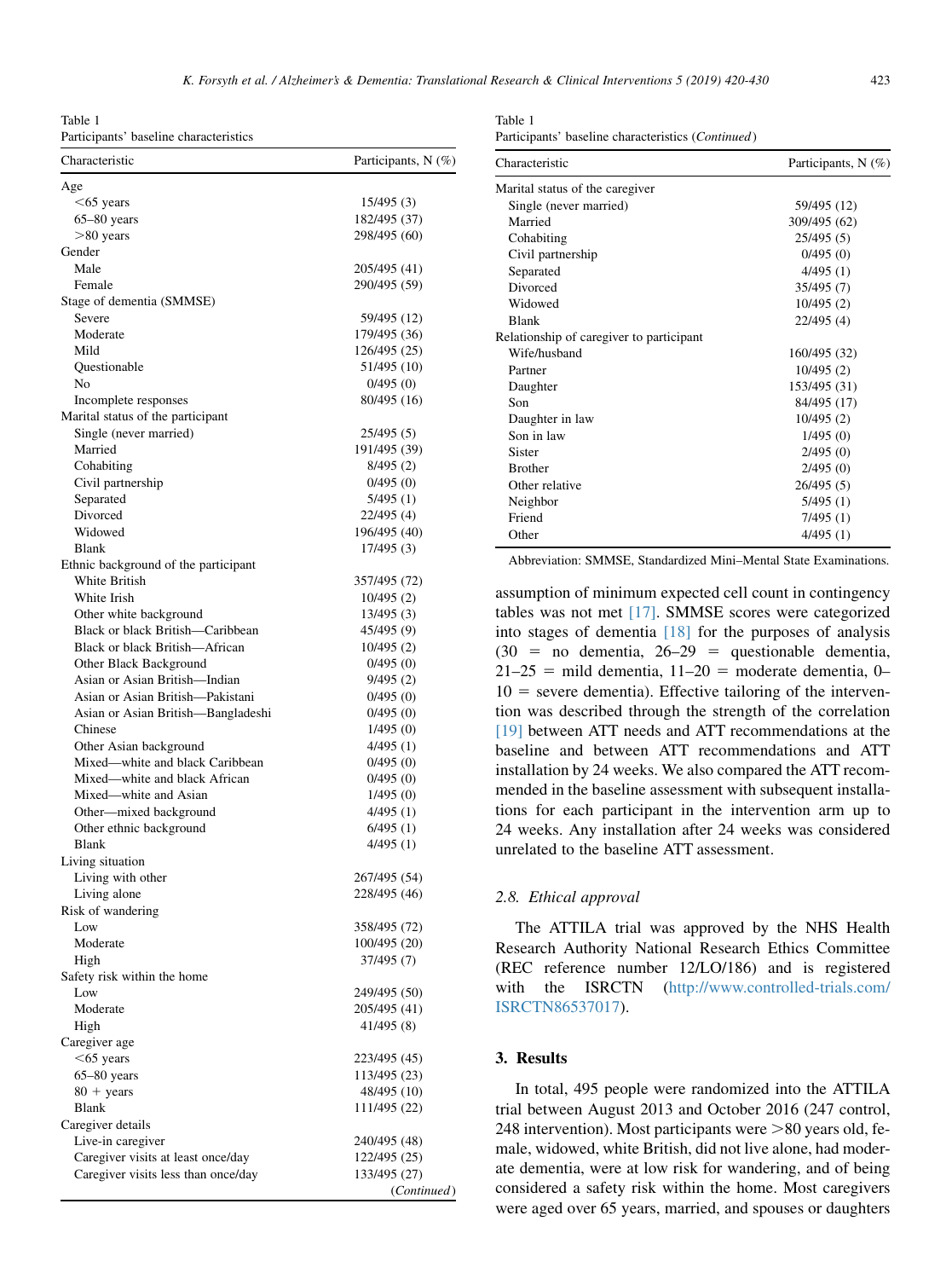of participants [\(Table 1](#page-3-0)). Of the 451 documented baseline ATT assessments available, 413 contained an ATT recommendation. Of the 248 participants recruited to the intervention arm, data from 209 participants was available for analysis of ATT installations (Fig. 1).

#### 3.1. Value networks

Networks delivering services (offering value) to ATTILA participants were classified into two types ([Supplementary](#page-9-0) [Materials 3a](#page-9-0) and [3b](#page-9-0)). First, "public telecare provider networks"  $(N = 4)$ , where two assessor roles were identified: the ATT assessor, and the authorized (or trusted) assessor (Health or Social Care Professional). ATT assessors were employed by public agencies (NHS or Councils with Adults Social Services Responsibilities—CASSRs); their primary role was to assess for a full range of ATT devices ("networked"—monitored by a telecare call center or unpaid caregiver; or "standalone"). Authorized assessors could offer firstgeneration telecare (pendant-only systems) or straightforward ATT (for instance, adding on an additional sensor or providing a memo minder) depending on their level of experience and local permissions; they performed ATT assessment as a secondary role. In these networks, most or all of the ATT infrastructure for procurement, installation, stock control, and maintenance of ATT devices fell to units within the CASSR. Second, there were "not-for-profit provider networks" (NFP)  $(N = 3)$ . Three assessor roles were identified across these "NFP telecare networks". Telecare assessors working for NFP telecare providers assessed for AT that was networked to providers' call-monitoring centers. Assessment for standalone AT fell to assessors within the CASSR. A "social care ATT assessor" role was also identified: these assessors could assess for ATT (networked/standalone) and work with a choice of suppliers to procure and arrange installation of ATT devices. Private companies offered combinations of procurement and stock control, installation and maintenance services to the NFP telecare providers.

# 3.2. Locally completed ATT assessments/ recommendations at the baseline

The local ATT assessment fidelity with the ATT assessment standard was 52% (7.2 assessment areas were addressed per assessment) [\(Table 2](#page-5-0)). Of ATT assessments reviewed, 99/ 451 (22%) addressed 0-2 areas of assessment. There was higher fidelity to assessment areas relating to "mobility" (74%), "social support" (72%), "daily activity" (71%), and "memory" (71%). Fidelity varied across sites: the mean number of assessment areas addressed ranged from 2 to 13 per site  $(P < .000)$  with public telecare providers addressing more assessment areas than not-for-profit telecare providers  $(P < .026)$ . Health and social care (HSC) professionals addressed more assessment areas than ATT assessors  $(P < .046)$ . Fidelity varied across assessment methods  $(P<.000)$ , with the in-person at-home assessment method ad-



Fig. 1. Cases available for analysis of ATT installations. Abbreviations: ATT, assistive technology and telecare; ATTILA, Assistive Technology and Telecare to maintain Independent Living At home for people with dementia.

dressing more assessment areas than in-person but not-athome ( $P = .003$ ), telephone assessment ( $P < .000$ ), and case notes methods ( $P = .003$ ). Women had more assessment areas addressed than men ( $P = .027$ ). More assessment areas were addressed for participants at medium risk of wandering than for participants at low risk of wandering  $(P = .028)$ .

In total, 60% of assessment responses identified an ATT need, with 4.4 ATT needs (range 0–12) identified per participant [\(Table 2\)](#page-5-0). The mean number of ATT needs identified varied, ranging from 2 to 6 per site ( $P < .000$ ). Areas of concern most frequently identified as triggering the need for ATT were daily activities (93%), memory (89%), and problem-solving (83%). HSC professionals identified more ATT needs than did ATT assessors ( $P = .047$ ). More ATT needs were identified by in-person-home than by telephone assessment methods ( $P < .000$ ). There was no significant difference between ATT needs in men and women  $(P = .337)$ . The number of ATT needs identified for each participant differed depending on the levels of wandering risk ( $P = .005$ ), with medium risk of wandering associated with more ATT needs than in the case of low risk of wandering ( $P = .016$ ). ATT needs varied by category of SMMSE score ( $P < .000$ ): participants with severe dementia had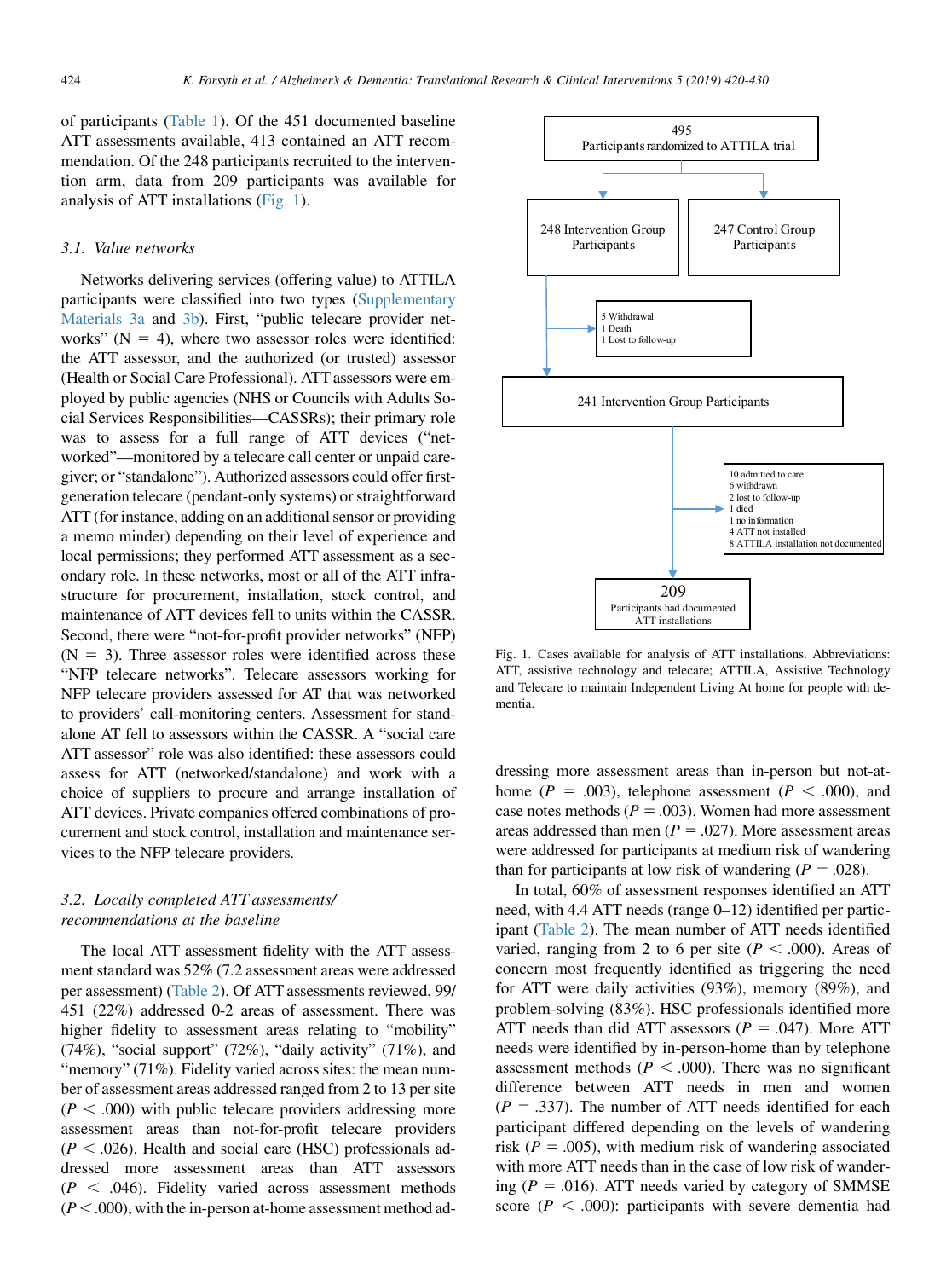<span id="page-5-0"></span>Table 2 Fidelity with ATT assessment standard and identified ATT needs

| Sites ATT assessment areas/standard  | Fidelity with ATT assessments<br>standard |                                            | risk)                | ATT needs (i.e., responses rated as<br>some risk or significant multiple |                                          |      |
|--------------------------------------|-------------------------------------------|--------------------------------------------|----------------------|--------------------------------------------------------------------------|------------------------------------------|------|
| 1. Insight                           | 241/451                                   |                                            | 53%                  | 151/241                                                                  |                                          | 63%  |
| 2. Values                            | 245/451                                   |                                            | 54%                  | 100/245                                                                  |                                          | 41%  |
| 3. Wandering/disorientation          | 284/451                                   |                                            | 63%                  | 219/284                                                                  |                                          | 77%  |
| 4. Daily activity                    | 321/451                                   |                                            | 71%                  | 298/321                                                                  |                                          | 93%  |
| 5. Conversation                      | 226/451                                   |                                            | 50%                  | 100/226                                                                  |                                          | 44%  |
| 6. Express needs                     | 175/451                                   |                                            | 39%                  | 24/175                                                                   |                                          | 14%  |
| 7. Memory                            | 320/451                                   |                                            | 71%                  | 284/320                                                                  |                                          | 89%  |
| 8. Problem-solving                   | 218/451                                   |                                            | 48%                  | 181/218                                                                  |                                          | 83%  |
| 9. Mobility                          | 335/451                                   |                                            | 74%                  | 224/335                                                                  |                                          | 67%  |
| 10. Grip/dexterity                   | 147/451                                   |                                            | 33%                  | 18/147                                                                   |                                          | 12%  |
| 11. Space                            | 140/451                                   |                                            | 31%                  | 47/140                                                                   |                                          | 34%  |
| 12. Resources                        | 128/451                                   |                                            | 28%                  | 26/128                                                                   |                                          | 20%  |
| 13. Social support                   | 325/451                                   |                                            | 72%                  | 183/325                                                                  |                                          | 56%  |
| 14. The way the activity completed   | 162/451                                   |                                            | 36%                  | 118/162                                                                  |                                          | 73%  |
| Total responses                      | 3267/<br>6314                             |                                            | 52%<br>1973/<br>3267 |                                                                          |                                          | 60%  |
|                                      |                                           | Fidelity with ATT assessments standard     |                      | Number ATT needs                                                         |                                          |      |
|                                      | Median                                    | Mean                                       | $\%$                 | Median                                                                   | Mean                                     | $\%$ |
| Participant characteristics          |                                           |                                            |                      |                                                                          |                                          |      |
| Gender                               |                                           |                                            |                      |                                                                          |                                          |      |
| Female                               | 8                                         | 7.67                                       | 62                   | 4                                                                        | 4.46                                     | 60   |
| Male                                 | 5                                         | 6.65                                       | 38                   | 3                                                                        | 4.25                                     | 40   |
|                                      | $P = .027$                                |                                            |                      | $P = .337$                                                               |                                          |      |
| Risk of wandering                    |                                           |                                            |                      |                                                                          |                                          |      |
| Low                                  | 7                                         | 6.93                                       | 70                   | 4                                                                        | 4.10                                     | 68   |
| Medium                               | 9                                         | 8.37                                       | 23                   | 5                                                                        | 5.04                                     | 23   |
| High                                 | 6                                         | 7.24                                       | 7                    | $\overline{4}$                                                           | 5.24                                     | 9    |
|                                      | $P = .038$                                |                                            |                      | $P = .005$                                                               |                                          |      |
| SMMSE score (18)                     |                                           |                                            |                      |                                                                          |                                          |      |
| Questionable dementia (26-29)        | 7                                         | 7.22                                       | 13                   | 3                                                                        | 3.38                                     | 10   |
| Mild dementia $(21-25)$              | $\tau$                                    | 6.6                                        | 27                   | $\overline{4}$                                                           | 3.9                                      | 27   |
| Moderate dementia (11-20)            | 7                                         | 7.38                                       | 45                   | $\overline{4}$                                                           | 4.27                                     | 44   |
| Severe dementia (0-10)               | 8.5                                       | 7.96                                       | 15                   | 5.5                                                                      | 5.79                                     | 19   |
|                                      | $P = .309$                                |                                            |                      | P < 0.000                                                                |                                          |      |
| Assessment characteristics           |                                           |                                            |                      |                                                                          |                                          |      |
| Assessors                            |                                           |                                            |                      |                                                                          |                                          |      |
| Health and social care professionals | 8                                         | 7.85                                       | 68                   | 4                                                                        | 4.66                                     | 67   |
| ATT assessor                         | 5.5                                       | 6.51                                       | 29                   | 3                                                                        | 3.86                                     | 29   |
|                                      | $P = .051$                                |                                            |                      | $P = .028$                                                               |                                          |      |
| Assessment method                    |                                           |                                            |                      |                                                                          |                                          |      |
| In person at home                    | 10                                        | 9.14                                       | 85                   | 5                                                                        | 5.06                                     | 82   |
| In person not at home                | 5                                         | 6.43                                       | 8                    | 3                                                                        | 3.38                                     | 8    |
| Telephone                            | $\overline{c}$                            | 3.42                                       | 6                    | $\overline{c}$                                                           | 2.71                                     | 9    |
| Case notes                           | 3                                         | 3.33                                       | 1                    | 2.5                                                                      | 3                                        | 1    |
|                                      | P < 0.000                                 |                                            |                      | P < 0.000                                                                |                                          |      |
| Service structure                    |                                           |                                            |                      |                                                                          |                                          |      |
| Public telecare provider             | 7                                         | 7.59                                       | 73                   | 4                                                                        | 4.41                                     | 70   |
| Not-for-profit telecare provider     | 6                                         | 6.41                                       | 25                   | 4                                                                        | 4.31                                     | 28   |
|                                      | $P = .026$                                |                                            |                      | $P = 1.00$                                                               |                                          |      |
|                                      |                                           | Mean fidelity with ATT assessment standard |                      |                                                                          | Mean number of responses per participant |      |
|                                      | per participant                           |                                            |                      | rated as an ATT need                                                     |                                          |      |
|                                      |                                           | 7.2 assessment areas addressed (0-13)      |                      | 4.4 ATT needs $(0-12)$                                                   |                                          |      |

more ATT needs than those with mild ( $P < .000$ ), moderate  $(P = .002)$ , and questionable dementia  $(P < .000)$ .

A documented ATT recommendation was given for 413 participants with 1090 ATT devices recommended at the baseline, with a mean of three devices (range 1–14 devices). One or two ATT devices were recommended for 57% (235) of participants. The correlation between the ATT needs and ATT recommendations identified in local ATT assessments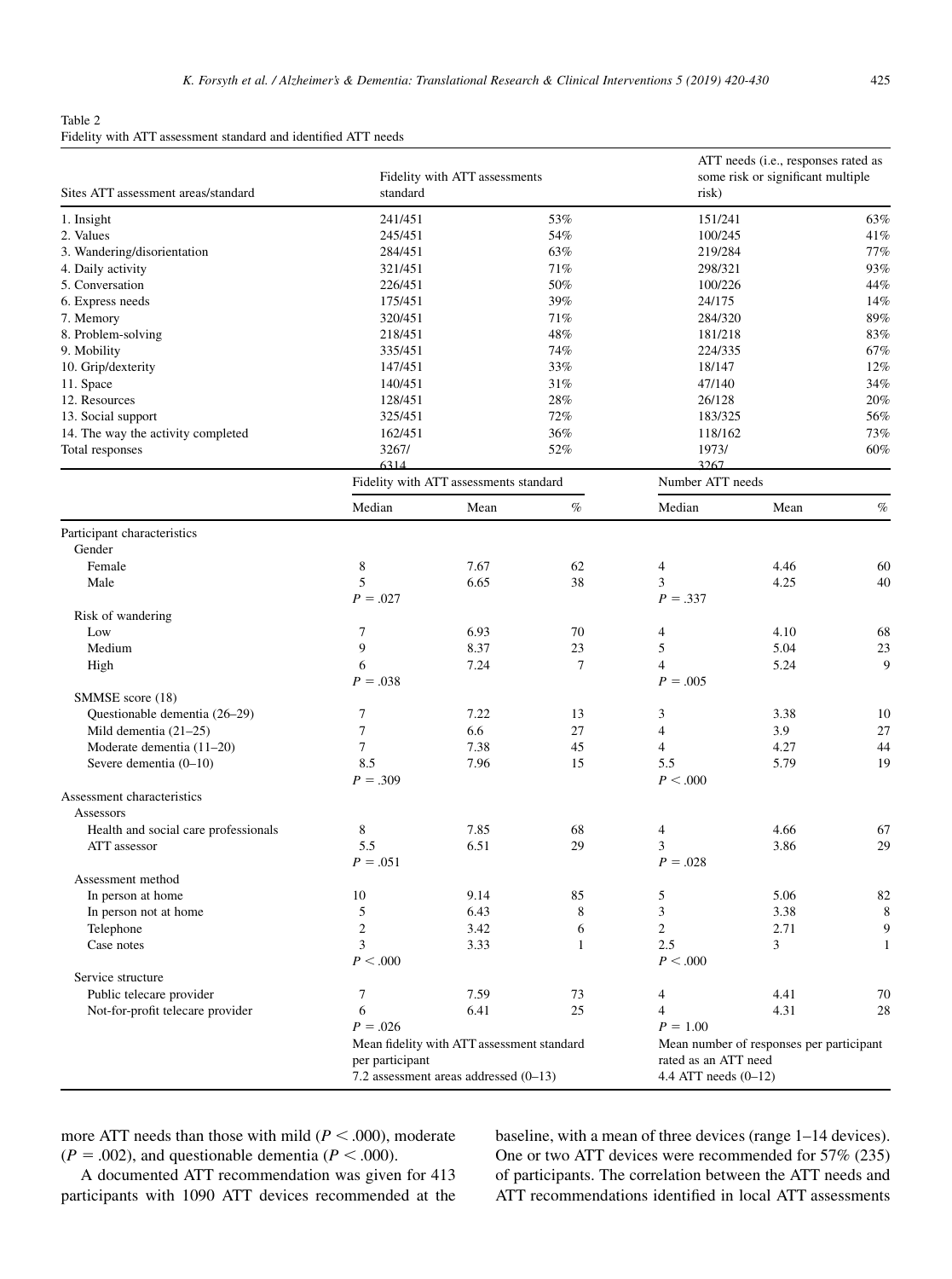#### <span id="page-6-0"></span>Table 3

| Recommended ATT devices matched to ATT devices installed at 24 weeks (intervention arm only) |  |  |  |
|----------------------------------------------------------------------------------------------|--|--|--|
|----------------------------------------------------------------------------------------------|--|--|--|

|                                                         |                |                       | <b>ATT</b>       |                  |                       |
|---------------------------------------------------------|----------------|-----------------------|------------------|------------------|-----------------------|
|                                                         | <b>ATT</b>     | $ATT$ recommended $+$ | recommended      |                  |                       |
|                                                         | recommended, N | installed at          | + not installed, | ATT installed at | ATT not recommended   |
| ATT technology checklist                                | $(\%)$         | 24 wks. N (%)         | $N(%)*$          | 24 wks. N (%)    | + installed N $(\% )$ |
| Control group technology                                |                |                       |                  |                  |                       |
| Pendant alarm                                           | 44/572 (8)     | 22/44 (50)            | 22/44(50)        | 89/704 (13)      | 67/89(75)             |
| Non-monitored smoke detector                            | 0/572(0)       | 0(0)                  | 0(0)             | 68/704 (10)      | 68/68 (100)           |
| Nonmonitored carbon monoxide                            | 1/572(0)       | 0/1(0)                | 1(100)           | 36/704(5)        | 36/36 (100)           |
| Key safe                                                | 18/572(3)      | 9/18(50)              | 9/18(50)         | 89/704 (13)      | 80/89 (90)            |
| Activity monitors assessment only                       | 8/572(1)       | 4/8(50)               | 4/8(50)          | 5/704(1)         | 1/5(20)               |
| Other devices                                           | 1/572(0)       | 0/1(0)                | 1/1(100)         | 6/704(1)         | 6/6(100)              |
| Intervention group technology                           |                |                       |                  |                  |                       |
| Reminder or prompting devices                           |                |                       |                  |                  |                       |
| Date and time reminders                                 | 31/572(5)      | 13/31 (42)            | 18/31 (58)       | 46/704 (7)       | 33/46 (72)            |
| Item locator devices                                    | 9/572(2)       | 8/9(89)               | 1/9(11)          | 11/704(2)        | 3/11(27)              |
| Medication reminders/dispensers                         | 56/572 (10)    | 25/56 (45)            | 31/56(55)        | 33/704 (5)       | 8/33(24)              |
| Voice recorders and memo minders                        | 46/572 (8)     | 27/46 (59)            | 19/46 (41)       | 38/704 (5)       | 11/38 (29)            |
| Other reminder/prompting devices                        | 1/572(0)       | 0/1(0)                | 1/1(100)         | 6/704(1)         | 6/6(100)              |
| Devices to promote safety                               |                |                       |                  |                  |                       |
| Activity monitors-on-going                              | 5/572(1)       | 1/5(20)               | 4/5(80)          | 6/704(1)         | 5/6(83)               |
| monitoring                                              |                |                       |                  |                  |                       |
| Fall detectors                                          | 75/572 (13)    | 31/75 (41)            | 44/75 (59)       | 53/704 (8)       | 22/53(42)             |
| Continence management devices                           | 1/572(0)       | 1/1(100)              | 0/1(0)           | 1/704(0)         | 0/1(0)                |
| Alarm and pager units                                   | 5/572(1)       | 2/5(40)               | 3/5(60)          | 5/704(1)         | 3/5(60)               |
| Flood detectors and water temperature<br>monitor        | 14/572(2)      | 9/14(64)              | 5/14(36)         | 11/704(2)        | 2/11(18)              |
| Gas detectors                                           | 21/572(4)      | 8/21(38)              | 13/21(62)        | 19/704(3)        | 11/19(58)             |
| Monitored carbon monoxide detectors                     | 25/572 (4)     | 8/25(32)              | 17/25(68)        | 22/704(3)        | 14/22(64)             |
| Monitored smoke detectors                               | 59/572 (10)    | 39/59 (66)            | 20/59(34)        | 47/704 (7)       | 8/47(17)              |
| Monitored extreme temperature sensors                   | 26/572(5)      | 18/26 (42)            | 15/26(58)        | 19/704(3)        | 8/19(42)              |
| Lighting devices                                        | 2/572(0)       | 1/2(50)               | 1/2(50)          | 8/704(1)         | 7/8(88)               |
| Other safety and security devices                       | 15/572(3)      | 2/15(13)              | 13/15(87)        | 9/704(1)         | 7/9(78)               |
| Safer walking technologies                              |                |                       |                  |                  |                       |
| To locate the user                                      | 43/572 (8)     | 20/43 (47)            | 23/43(53)        | 28/704 (4)       | 8/28(29)              |
| To alert the responder to movement                      | 59/572 (10)    | 25/59 (42)            | 34/59 (58)       | 37/704 (5)       | 12/37(32)             |
| Communication devices                                   |                |                       |                  |                  |                       |
| Intercoms                                               | 2/572(0)       | 0/2(0)                | 2/2(100)         | 1/704(0)         | 1/1(100)              |
| Telephones                                              | 3/572(1)       | 0/3(0)                | 3/3(100)         | 7/704(1)         | 7/7(100)              |
| Communication aids                                      | 0/572(0)       | 0/0(0)                | 0/0(0)           | 1/704(0)         | 1/1(100)              |
| Other communication devices                             | 1/572(0)       | 0/1(0)                | 1/1(100)         | 0/704(0)         | 0/0(0)                |
| Devices that support meaningful use of<br>leisure time  |                |                       |                  |                  |                       |
| Computer aids                                           | 0/572(0)       | 0/0(0)                | 0/0(0)           | 0(0)             | 0(0)                  |
| Dementia friendly TV/radio/music<br>players             | 0/572(0)       | 0/0(0)                | 0/0(0)           | 0(0)             | 0(0)                  |
| Electronic photo albums/electronic<br>reminiscence aids | 0/572(0)       | 0/0(0)                | 0/0(0)           | 0(0)             | 0(0)                  |
| Electronic games                                        | 0/5572(0)      | 0/0(0)                | 0/0(0)           | 1/551(0)         | 1/1(100)              |
| Other devices—support meaningful use                    | 1/572(0)       | 0/1(0)                | 1/1(100)         | 2/551(0)         | 2/2(100)              |
| of leisure time<br>Total                                | 572            | 266/572 (47)*         | 306/572 (53)     | 704              | 438/704 (62)          |

Abbreviation: ATT, assistive technology and telecare.

\*ATT installed at any time point up to 24 weeks; if all ATT recommended was installed percentage would be 100%.

was weak ( $\tau = 0.242$ ;  $P < .000$ ). Most recommendations were for safety-related devices (59%; 644/1090), followed by reminder/prompting devices (25%; 269/1090). Sixtytwo percent (673/1090) of recommended ATT devices required monitoring; and 67% (353/526) of monitored devices with an identified responder required a formal (call center) response.

# 3.3. Recommendations and installations at follow-up (intervention arm only)

By 24 weeks, a mean of 3.5 devices were recommended for participants in the intervention arm. Of the ATT devices recommended, 53% (306/572) were not installed. However, 62% (438/704) of the ATT devices installed had not been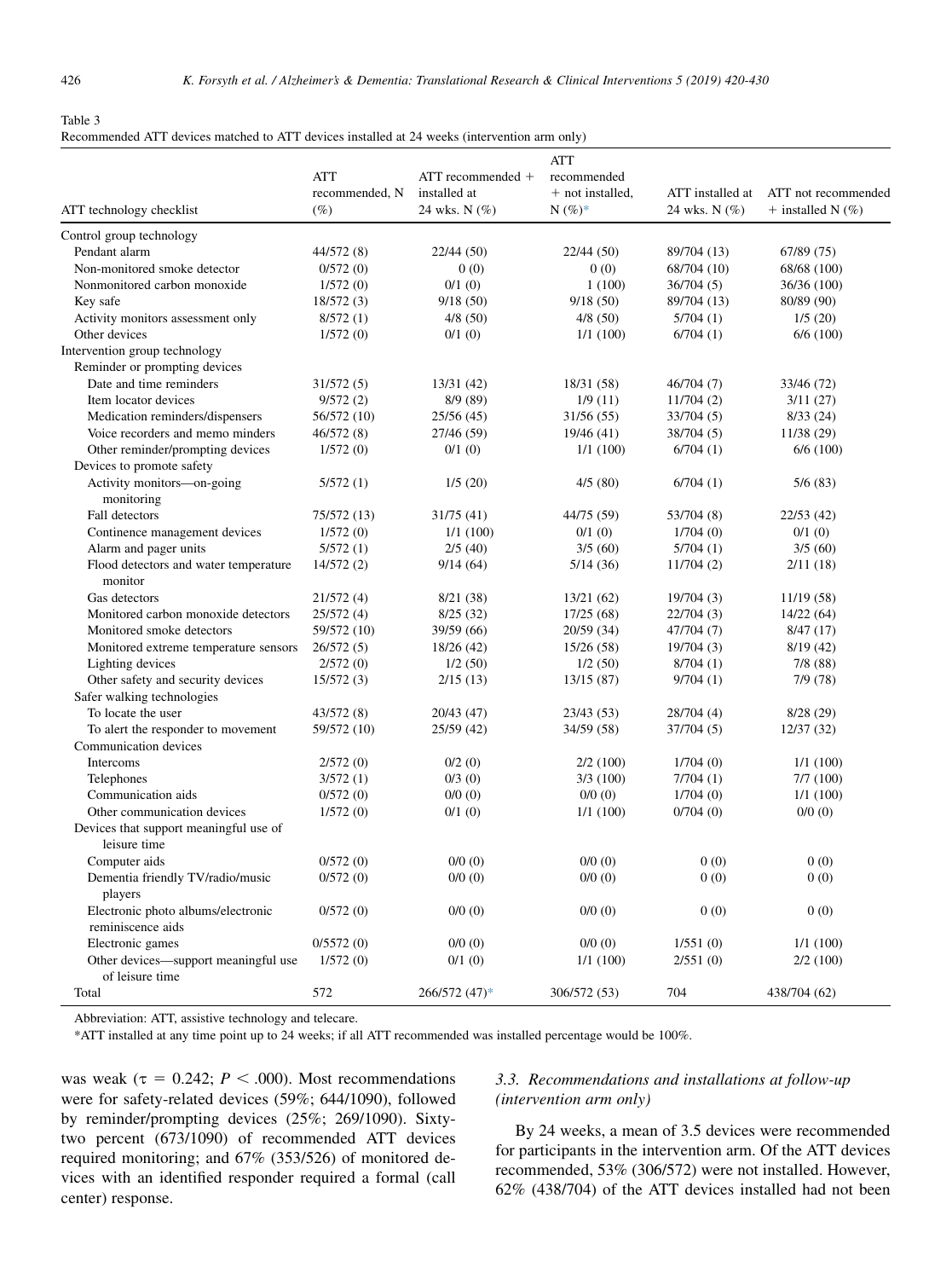Table 4 ATT installations 12 wks–104 wks (for intervention arm only)

| <b>Installation variables</b>      | 12 wks        | 24 wks       | 52 wks       | $104$ wks      | Total (12wks-104 wks) |
|------------------------------------|---------------|--------------|--------------|----------------|-----------------------|
| Control group technology installed |               |              |              |                |                       |
| <b>Basic ATT</b>                   | 235/580 (41%) | 58/124 (47%) | 45/87 (52%)  | 36/97 (37%)    | 374/888 (42%)         |
| Intervention technology installed  |               |              |              |                |                       |
| Reminder/prompting                 | 116/580 (20%) | 18/124 (15%) | $9/87(10\%)$ | 17/97 (18%)    | 160/888 (18%)         |
| Safety                             | 220/580 (38%) | 45/124 (36%) | 30/87 (35%)  | 43/97 (44%)    | 338/888 (38%)         |
| Communication                      | 8/580 (1%)    | $1/124(0\%)$ | 2/87(2%)     | 1/97(1%)       | 12/888 (2%)           |
| Support leisure time               | $1/580(0\%)$  | 2/124(2%)    | 1/87(1%)     | 0/97(0%)       | $4/888(0\%)$          |
| Any other devices                  | $0/580(0\%)$  | $0/124(0\%)$ | 0/87(0%)     | 0/97(0%)       | 0/888(0%)             |
| Total installed                    | 580           | 124          | 87           | 97             | 888                   |
| Assessor                           |               |              |              |                |                       |
| Health/social care professionals   | 126/580 (22%) | 20/124 (16%) | 13/87 (15%)  | 17/97 (18%)    | 176/888 (20%)         |
| ATT assessor                       | 152/580 (26%) | 58/124 (47%) | 23/87 (26%)  | 45/97 (46%)    | 278/888 (32%)         |
| Other                              | 68/580 (12%)  | $0/124(0\%)$ | 3/87(4%)     | 4/97(4%)       | 75/888 (8%)           |
| Unknown                            | 234/580 (40%) | 46/124 (37%) | 48/87 (55%)  | 31/97 (32%)    | 359/888 (40%)         |
| Total installed                    | 580           | 124          | 87           | 97             | 888                   |
| Assessment method                  |               |              |              |                |                       |
| In person at home                  | 216/580 (37%) | 70 (57%)     | 30(34%)      | 55 (57%)       | 371/888 (41%)         |
| In person not at home              | $7/580(1\%)$  | 3(2%)        | $1(1\%)$     | 4(4%)          | 15/888 (2%)           |
| Telephone                          | 50/580 (9%)   | 4(3%)        | 1(1%)        | 4(4%)          | 59/888 (7%)           |
| Using case notes                   | 7/580(1%)     | $0(0\%)$     | $0(0\%)$     | 2(2%)          | 9/888(1%)             |
| Other                              | 56/580 (10%)  | $1(1\%)$     | 2(2%)        | $0(0\%)$       | 59/888 (7%)           |
| Unknown                            | 244/580 (42%) | 46 (37%)     | 53 (61%)     | 32(33%)        | 375/888 (42%)         |
| Total installed                    | 580           | 124          | 87           | 97             | 888                   |
| Monitoring                         |               |              |              |                |                       |
| Yes                                | 292/580 (51%) | 56/124 (45%) | 32/87 (37%)  | 42/97 (43%)    | 422/888 (47%)         |
| N <sub>o</sub>                     | 147/580 (25%) | 45/124 (36%) | 25/87 (29%)  | 40/97 $(41\%)$ | 257/888 (29%)         |
| Unknown                            | 141/580 (24%) | 23/124 (19%) | 30/87 (34%)  | 15/97 (16%)    | 209/888 (24%)         |
| Total installed                    | 580           | 124          | 87           | 97             | 888                   |
| Response                           |               |              |              |                |                       |
| Formal services                    | 104/292 (36%) | 29/56 (52%)  | 15/32(47%)   | 14/42 (33%)    | 162/422 (38%)         |
| Informal services                  | 79/292 (27%)  | 11/56(20%)   | 8/32(25%)    | 16/42 (38%)    | 114/422 (27%)         |
| Mixed services                     | 106/292 (36%) | 14/56 (25%)  | 8/32(25%)    | 12/42 (29%)    | 140/422 (33%)         |
| Unknown                            | 3/292(1%)     | 2/56(3%)     | 1/32(3%)     | 0/42(0%)       | 6/422(2%)             |
| Total installed                    | 292           | 56           | 32           | 42             | 422                   |

Abbreviations: ATT, assistive technology and telecare.

recommended in the baseline assessment [\(Table 3](#page-6-0)). There was a moderate negative correlation between number of recommendations and number of installations per participant per ATT category ( $\tau = -0.470$ ; both  $P < .000$ ).

## 3.4. Week 12-104, ATT installed (intervention arm only)

By week 104, there were 888 ATT devices installed for 209 participants in the intervention arm, a mean of 4.2 devices per participant (range 1–15). Of devices installed for intervention participants (Table 4), 42% (374/888) of those involved the types of technology provided to control arm participants (e.g., nonmonitored smoke detectors). Installations decreased over time  $(P < .031)$  with 79% (704/888) of ATT installed by week 24. Intervention participants' ATT devices were most frequently installed for safety reasons (38%) or for reminder/prompting (18%). ATT assessors were most frequently identified as having assessed for the installed devices (32%), followed by HSC professionals (20%) but 40% of assessors' backgrounds were unknown. While 41% of installations followed an in-person home visit (41%), in many cases the participants could not report the method of assessment (42%). Nearly half (47%) of the ATT devices installed required monitoring; 38% of monitored devices were networked to a call center (so that any alerts would receive an initial response from paid services).

Results have been summarized using the TIDieR framework in [Table 5.](#page-8-0)

# 4. Discussion

Providing ATT for people with dementia is a complex intervention [\[10\]](#page-10-0) which includes ATT assessment, recommendations, installation, monitoring, and response. Above all, a comprehensive assessment is critical to tailoring ATT to individual users' needs  $[6,7]$ . Limiting the amount of assessment information available may reduce a provider's ability to personalize the technology to individual circumstances. Effective tailoring is needed if the technology is to be used and integrated into the person's life [\[7,8\]](#page-10-0). Examining the ATTILA sites' local ATT assessment documentation, we found 14 common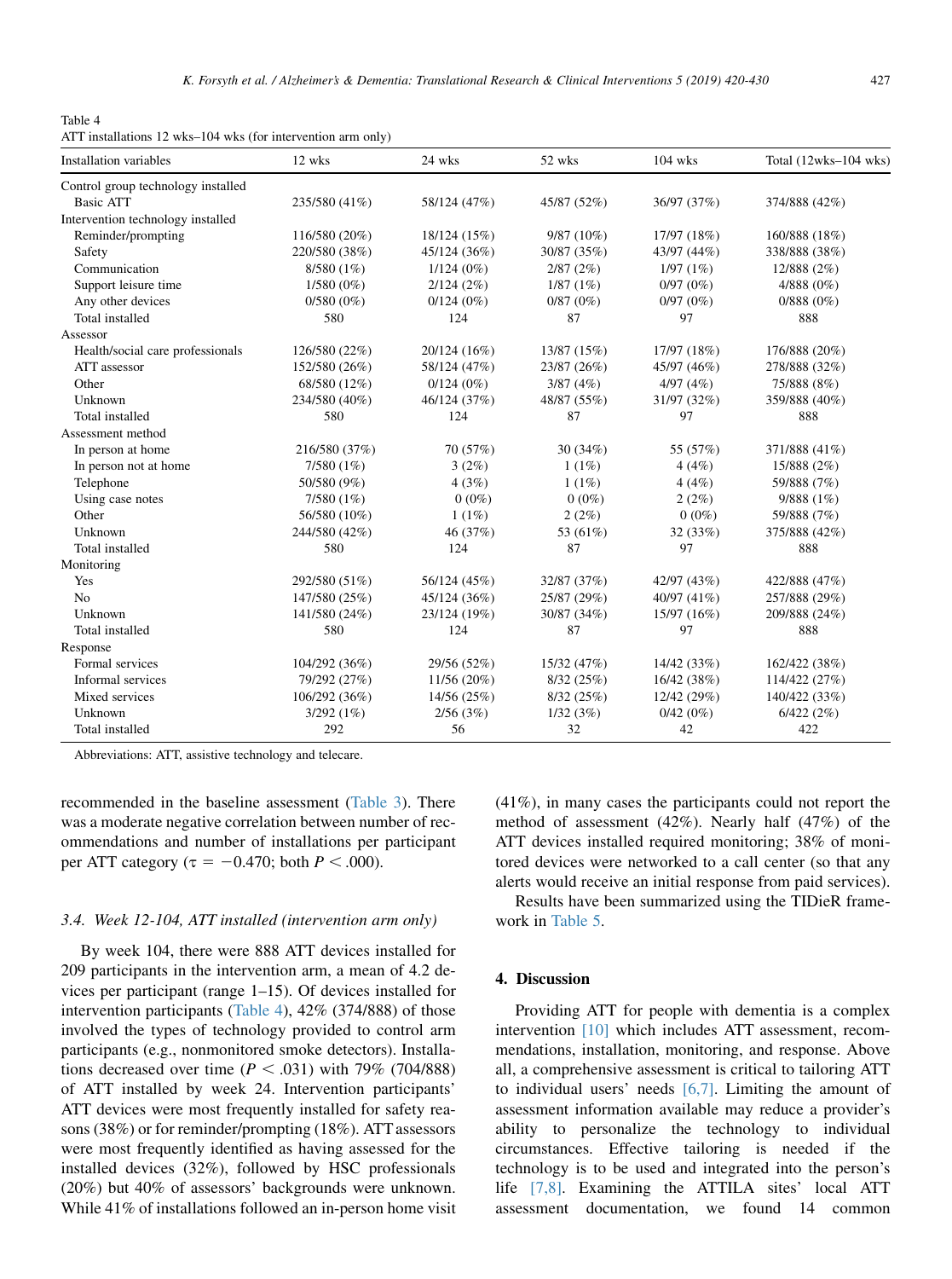<span id="page-8-0"></span>

| Table 5                                                            |  |  |  |  |
|--------------------------------------------------------------------|--|--|--|--|
| Current ATT practice with people with dementia using TIDieR format |  |  |  |  |

| TIDieR format [11]<br>Current ATT practice for people with dementia |                                                                                                                   |                                                                                                                                                                                                                                                                                                                                                                              |                                          |  |  |
|---------------------------------------------------------------------|-------------------------------------------------------------------------------------------------------------------|------------------------------------------------------------------------------------------------------------------------------------------------------------------------------------------------------------------------------------------------------------------------------------------------------------------------------------------------------------------------------|------------------------------------------|--|--|
| When $?*$                                                           | When did assessments, recommendation and                                                                          | Baseline (week 0), assessment and recommendations                                                                                                                                                                                                                                                                                                                            |                                          |  |  |
|                                                                     | installations happen?                                                                                             | Week 12, 24, 52, 104, assessment and installation                                                                                                                                                                                                                                                                                                                            |                                          |  |  |
| What?                                                               | What areas of assessment, within local ATT<br>assessments, had higher fidelity to the ATT<br>assessment standard? | Daily activity, memory, mobility, and social support<br>Daily activities, memory, problem-solving                                                                                                                                                                                                                                                                            |                                          |  |  |
|                                                                     | What areas of assessment more frequently<br>triggered the need for ATT?                                           |                                                                                                                                                                                                                                                                                                                                                                              |                                          |  |  |
|                                                                     | What ATT was recommended more<br>frequently within local ATT assessments?                                         | Devices for safety issues and to remind/prompt with monitoring/formal response                                                                                                                                                                                                                                                                                               |                                          |  |  |
|                                                                     | What ATT was installed more frequently?                                                                           | Devices for safety issues and to remind/prompt with monitoring/formal response and<br>control arm devices (e.g., nonmonitored smoke detectors)                                                                                                                                                                                                                               |                                          |  |  |
| How much?                                                           | How much of the ATT assessment was                                                                                | 52% of ATT assessment areas were completed                                                                                                                                                                                                                                                                                                                                   |                                          |  |  |
|                                                                     | completed?                                                                                                        | 7.2 ATT assessment areas addressed on average (range 0–13)                                                                                                                                                                                                                                                                                                                   |                                          |  |  |
|                                                                     | How many ATT needs were present?                                                                                  | 4.4 ATT needs on average (range 0–12 ATT risks)<br>3 ATT devices on average (range 1–14 ATT devices)<br>57% of participants had 1 or 2 ATT device recommended<br>4.2 ATT devices on average (range 1–15 ATT devices) (incl. control arm devices)<br>79% installed by week 24, with reduction of installation over time<br>47% of installed ATT required monitoring, of which |                                          |  |  |
|                                                                     | How many ATT recommendations were                                                                                 |                                                                                                                                                                                                                                                                                                                                                                              |                                          |  |  |
|                                                                     | identified?                                                                                                       |                                                                                                                                                                                                                                                                                                                                                                              |                                          |  |  |
|                                                                     | How many installations happened?                                                                                  |                                                                                                                                                                                                                                                                                                                                                                              |                                          |  |  |
|                                                                     | How much monitoring and response                                                                                  |                                                                                                                                                                                                                                                                                                                                                                              |                                          |  |  |
|                                                                     | happened?                                                                                                         | 38% required formal response                                                                                                                                                                                                                                                                                                                                                 |                                          |  |  |
| Who?                                                                | Who were the participants?                                                                                        | >80 years old, female, widowed, white British, not living alone, and had moderate<br>dementia.                                                                                                                                                                                                                                                                               |                                          |  |  |
|                                                                     | Who were the assessors of installed devices?                                                                      | <b>Baseline</b>                                                                                                                                                                                                                                                                                                                                                              | Week 12-104                              |  |  |
|                                                                     |                                                                                                                   | 57% health and social care professionals                                                                                                                                                                                                                                                                                                                                     | 32% ATT assessors                        |  |  |
|                                                                     |                                                                                                                   | 33% ATT assessors                                                                                                                                                                                                                                                                                                                                                            | 20% health and social care professionals |  |  |
|                                                                     |                                                                                                                   | 10% of assessors not known                                                                                                                                                                                                                                                                                                                                                   | 40% of assessors not known<br>8% other   |  |  |
| Where?                                                              | Where did the ATT assessment take place?                                                                          | 41% of installed devices were assessed by in-person home visits                                                                                                                                                                                                                                                                                                              |                                          |  |  |
|                                                                     | Where did the installations take place?                                                                           | Participant's home                                                                                                                                                                                                                                                                                                                                                           |                                          |  |  |
| Tailoring                                                           | Was the devices tailored to the participants?                                                                     | There was an expectation that ATT installations would be tailored to participants by the                                                                                                                                                                                                                                                                                     |                                          |  |  |
|                                                                     |                                                                                                                   | baseline ATT assessment, however, there was weak to moderate tailoring between.<br>a) Baseline ATT needs and ATT recommendations ( $\tau = 0.242$ ; $P < .000$ ) and                                                                                                                                                                                                         |                                          |  |  |
|                                                                     |                                                                                                                   | b) ATT recommendations and ATT installed ( $\tau = -0.470$ ; $P < .000$ ); 62% devices<br>were installed for ATT needs that had not been identified in the assessment process,<br>while 53% of the devices recommended as a result of assessment were not installed<br>by week 24.                                                                                           |                                          |  |  |

Abbreviations: TIDieR, Template for Intervention Description and Replication; ATT, assistive technology and telecare.

\*Predefined by trial protocol.

assessment areas. An ATT assessment covering all 14 areas would provide a range of information on the person's values, insight, interests, routines, communication, cognitive and physical skills, and physical and social environment. However, we found that only half (52%) of these assessment areas were documented by assessors, with 60% of responses indicating an ATT need. One explanation for limited coverage of the 14 assessment areas in many assessments could be that assessors did address all the assessment areas but only documented the areas of greatest concern. On the other hand, confidence that assessment processes were comprehensive will be tempered by the finding that 22% of participants' assessments consisted of 0–2 assessment areas addressed (typically in the form of one-line emails). Local authorities facing severe budgetary pressures may be tempted to take short cuts and allow ATT to be installed without a full assessment [\[7\]](#page-10-0); our research provides some evidence that this did occur. Furthermore, local ATT assessments tended to be

narrowly focused on certain areas of the assessment, particularly the area of safety.

HSC professionals carried out the bulk of baseline assessments for ATTILA participants. However, more installations were at the request of ATT assessors than HSC professionals across the 12-to-104 week follow-ups. The title "ATT assessor" suggests a worker with specialist skills; however, ATT assessors within our study were from a variety of backgrounds, with and without professional qualifications, including personnel with wider job remits than ATT and personnel working solely in ATT teams. ATT assessors demonstrated lower fidelity to the ATT assessment standard than HSC professionals. A recent study [\[20\]](#page-10-0) suggested that ATT training within CASSRs for people holding responsibility for ATT deployment was brief, "product based" and seen as a marketing opportunity by telecare suppliers. This in turn may limit the scope of the ATT assessment to only those devices available from a particular telecare supplier. Value network mapping yielded two groupings of ATTILA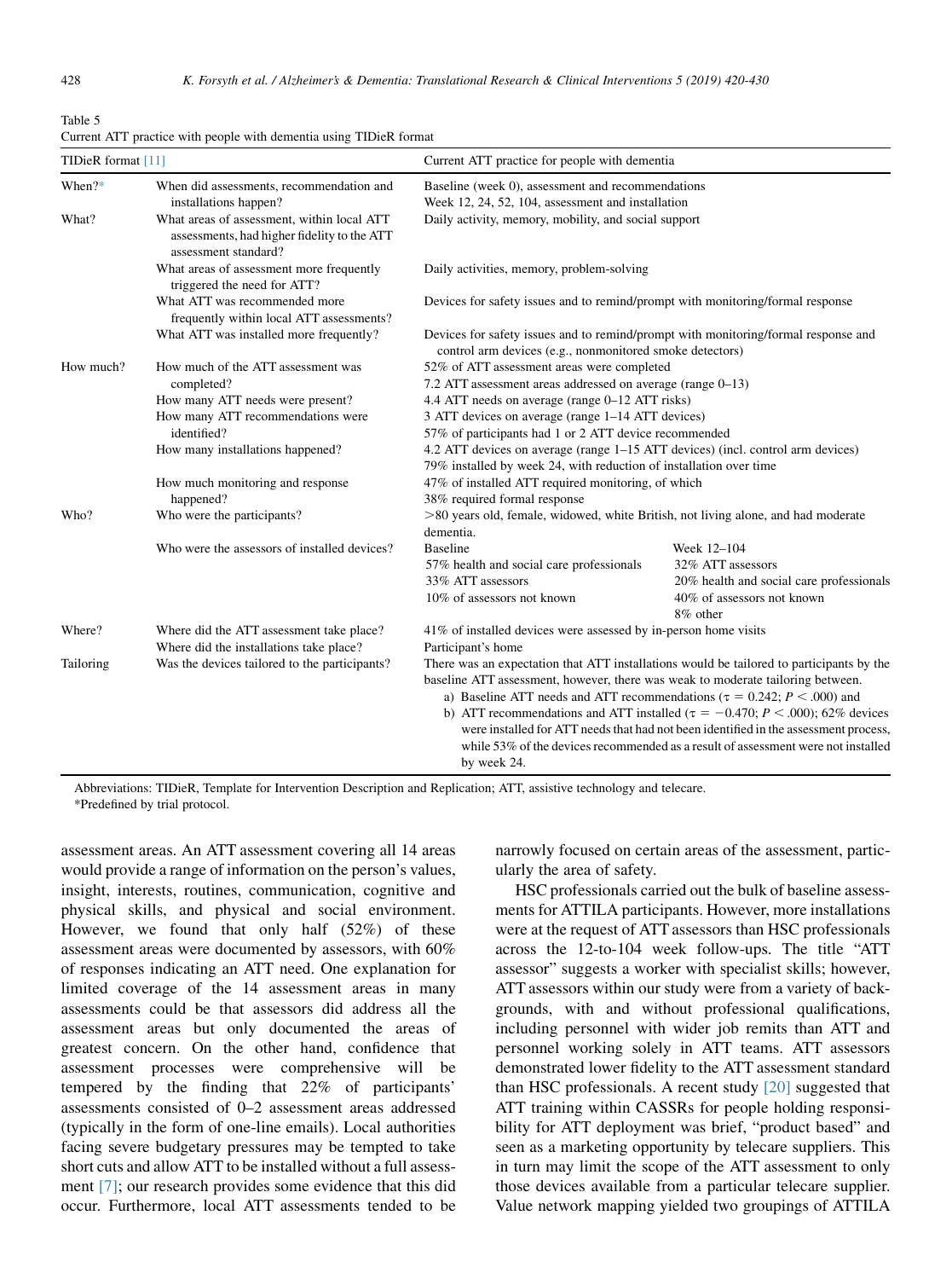<span id="page-9-0"></span>sites, based on the sector of telecare provider offering value to ATTILA participants. The scope of assessors' roles (e.g., their remit to assess for a narrower or broader range of ATT) appeared to differ between network types. It seemed that the organizational resources available to assessors to deliver value to users of ATT differed between sectors. The contractual arrangements existing between CASSRs and other network actors and the extent to which they had contracted out ATT services may also have influenced the resources available to assessors, and thereby the scope of their roles. These must remain tentative findings, given the limitations in information available from a relatively small number of key informants.

The number of ATT needs identified were similar to the number of ATT installations (4.4 and 4.2 per participant, respectively), which on the surface might suggest that assessment recommendations generally translated into installations. Yet there were mismatches: devices were installed for needs that had not been identified in the assessment process, whereas half of the devices recommended as a result of assessment were not installed. Other ATT research suggests some reasons for these results: that difficulties identifying the resources to progress installation may have delayed or deterred installation [\[21,22\],](#page-10-0) that individuals may decline in cognitive capacity while awaiting installation so that the ATT is no longer appropriate [\[23\],](#page-10-0) and that technology may be heavily promoted by suppliers, leading to overprescribing of ATT [\[24\].](#page-10-0)

Local authorities have identified the most important goals of ATT as being to delay the need for care and support and to enhance quality of life for people with care and support needs [\[20\]](#page-10-0). This study found that ATT was most often recommended and installed for safety reasons. Indeed, it has been argued that the use of ATT for safety reasons could delay care by managing identified risks. ATT designed to increase quality of life through meaningful use of leisure time [\[9,25–28\]](#page-10-0) was rarely recommended or installed during the trial.

#### 5. Summary

The literature has argued for the importance of assessment in enabling assistive technology to maximize good outcomes; however, this trial identified assessment recommendations were routinely disregarded at the point of installation. It is, therefore, unlikely that assistive technology is being deployed in a way that will result in benefits for recipients. There is a subsequent need, therefore, to understand how to more effectively translate ATT needs into ATT recommendations and effective ATT installations. Two different delivery systems for deploying ATT were also identified which seemed to have different organizational resources available to assessors and clarity should be sought as to how this impacts on outcomes. Finally, ATT was not deployed to support meaningful use of leisure time which is inconsistent with local authority goals of enhancing quality of life and a review of barriers to deployment is needed.

#### Acknowledgments

Funding for the trial came from the NIHR Health Technology Assessment program (HTA 10/50/02). Neither the funders nor the sponsor have been involved in the preparation or publication of this article. P.B. received financial support from TauRx Therapeutics. J.O.B. received financial support from TauRx, GE Healthcare, Avid/Lilly, and Eisai.

## Supplementary Data

Supplementary data related to this article can be found at [https://doi.org/10.1016/j.trci.2019.07.010.](https://doi.org/10.1016/j.trci.2019.07.010)

## RESEARCH IN CONTEXT

- 1. Systematic review: The authors reviewed the literature using traditional (e.g., PubMed) sources and meeting abstracts and presentations. Although assistive technology with people with dementia has not been described, there have been several studies, which advocate for assessment to drive installation. These relevant citations are appropriately cited.
- 2. Interpretation: Our findings are the first to describe assistive technology for people with dementia. It provides unique evidence that (A) assistive technology practice is not consistent with best practice as promoted within the literature, (B) assistive technology is deployed through at least two service delivery systems, namely, public and not-for-profit telecare provider.
- 3. Future directions: The article proposes a framework for the generation of new hypotheses and the conduct of additional studies. Examples include (A) understanding how to translate recommendations into effective installations and (B) understanding how different delivery systems for deploying assistive technology impacts on outcomes for people with dementia.

# References

[1] [Prince M, Wimo A, Guerchet M, Ali G, Wu Y, Prina M. World Alz](http://refhub.elsevier.com/S2352-8737(19)30048-4/sref1)[heimer Report 2015: The Global Impact of Dementia: An Analysis](http://refhub.elsevier.com/S2352-8737(19)30048-4/sref1) [of Prevalence, Incidence, Costs and Trends. London: Alzheimer's Dis](http://refhub.elsevier.com/S2352-8737(19)30048-4/sref1)[ease International; 2015](http://refhub.elsevier.com/S2352-8737(19)30048-4/sref1).